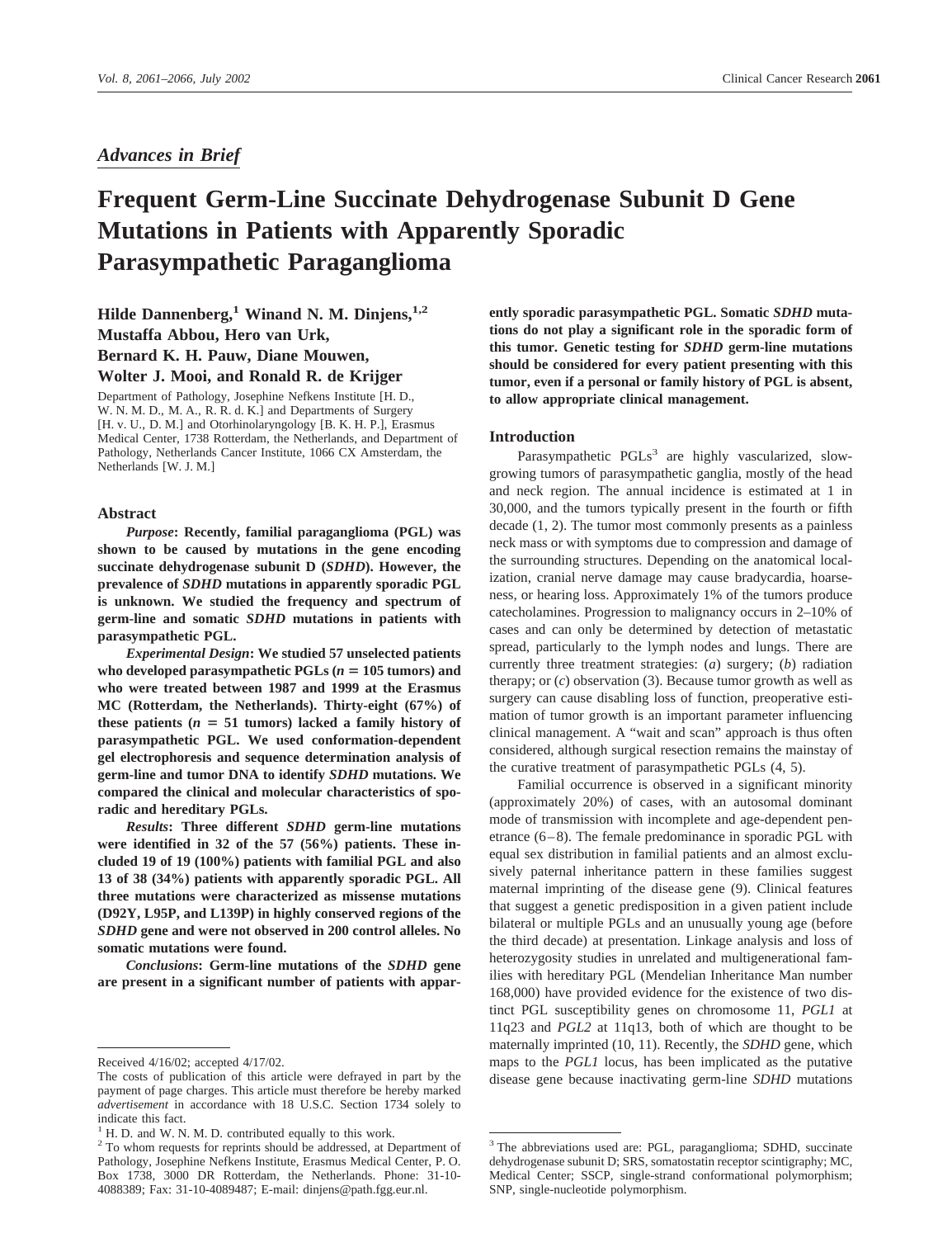have been detected in PGL families (12). *SDHD* germ-line mutations were also recently described in a few cases of familial pheochromocytoma, and to date, only one sporadic mutation has been reported (13).

The *SDHD* gene, which comprises four exons and three introns extending over 19 kb, encodes a 159-amino acid protein. This protein constitutes the small subunit (cybS) of cytochrome *b* in the mitochondrial enzyme complex II (succinate-ubiquinone oxidoreductase) and plays an important role in both the citric acid cycle and the aerobic respiratory chain (14). Recently, it has been demonstrated that germ-line mutations in succinate dehydrogenase subunit C (*SDHC*) and succinate dehydrogenase subunit B (*SDHB*), encoding two other components of complex II, also predispose individuals to hereditary PGL (15, 16).

Whether genetic alterations of the *SDHD* gene play a role in the pathogenesis of sporadic parasympathetic PGL is presently unknown. Also, the prevalence of germ-line *SDHD* mutations among apparently sporadic PGL patients has not been studied. Further knowledge of the contribution and nature of gene mutations involved in PGL tumorigenesis could provide early diagnosis and allow accurate genetic counseling in affected families. Therefore, we assessed the frequency and type of *SDHD* mutations in an unselected series of patients with parasympathetic PGLs treated at our hospital, including both familial and apparently sporadic cases.

#### **Patients and Methods**

**Patients.** Individuals who received a diagnosis of parasympathetic PGL between May 1987 and December 1999 were identified by retrospectively reviewing the records of the Pathology Department at the Erasmus MC. Of the 89 PGL patients eligible to participate, specimens and constitutional DNA from 57 patients were available for retrieval and testing. Information on medical and family histories was obtained by direct interviews and by review of the medical charts. The presence of multiple tumors was assessed by review of the radiology reports of SRS and/or magnetic resonance imaging. From 48 patients, SRS and/or magnetic resonance imaging reports were available [41 patients (72%) underwent SRS]. Of the nine patients without such information, four had histopathological diagnoses of bilateral or multiple tumors. The average follow-up period was 52 months (range, 1–218 months), with no significant difference between familial and apparently sporadic patients.

A total of 105 parasympathetic PGLs was observed in the 57 patients, of which 78 tumors and matched normal tissues were available for analysis. After coupling of the clinical information to the pathology specimen, both patient information and DNA samples were anonymized to preserve the confidentiality of the patients and in accordance with the Erasmus MC guidelines for studies involving patient data and tissues. A tumor was considered sporadic if the patient did not know any relative with PGL.

Control DNA consisted of 100 encoded peripheral blood samples from persons residing in the same geographic area, randomly selected from the blood bank (Bloedbank ZWN Rotterdam, the Netherlands).

In addition, 13 PGLs from 13 patients residing in other

geographic areas (from hospitals in the south of the Netherlands and Belgium) were investigated for exon 3 *SDHD* mutations.

**Clinical Database.** A collective database of clinical and molecular features was prepared. The date of the patient's first biopsy or resection with a histopathological diagnosis of parasympathetic PGL was recorded as the date of diagnosis. The age of onset was defined as the age at which the patient first experienced symptoms. Three patients (two women and one man) were related to one another, and an additional two patients belonged to another family. For each patient, we recorded the place of birth, age of onset and diagnosis, clinical history, the patient's family history with respect to parasympathetic PGL, the laterality/multifocality of the tumors, and the presence of any metastases.

**DNA Preparation and SSCP Analysis.** Fresh frozen or formalin-fixed, paraffin-embedded tumor and normal tissues from all patients, including 78 of the 105 tumors, were retrieved from the archives of the Pathology Department of the Erasmus MC. Paraffin blocks containing tumor and normal tissues were obtained from 13 patients residing in other areas [kindly provided by Prof. Dr. E. Van Marck (Department of Pathology, University Hospital Antwerp, Antwerp, Belgium), Dr. G. van Lijnschoten (Society for Pathological Anatomy and Medical Microbiology, Eindhoven, the Netherlands), and Dr. A. P. de Bruïne (Department of Pathology, University of Maastricht, Maastricht, the Netherlands)].

From each specimen, regions containing at least 80% neoplastic cells were selected. DNA from 12 freshly frozen tumors was isolated using the D-5000 Pure gene DNA isolation kit (Gentra Systems, Minneapolis, MN) according to the manufacturer's recommendations. DNA from 66 paraffin-embedded tumors and all normal tissues was extracted by standard detergentproteinase K lysis, followed by phenol-chloroform extraction and ethanol precipitation, as described previously (17).

The entire open reading frame of the *SDHD* gene and all exon-intron boundaries were investigated with the PCR primers described previously (12). PCR amplification of tumor DNA and matched normal DNA was performed in  $15-\mu l$  reaction mixtures containing  $1.5$  mm  $MgCl<sub>2</sub>$ ;  $10$  mm Tris-HCl;  $50$  mm KCl; 0.02 mm dATP; 0.2 mm dGTP, dTTP, and dCTP; 0.8  $\mu$ Ci of  $[\alpha^{-32}P]dATP$  (Amersham, Buckinghamshire, United Kingdom); 20 pmol of each sense and antisense primer; and 1 unit of Taq DNA polymerase (Amplitaq Gold; Perkin-Elmer, Norwalk, CT). The amplification profile consisted of an initial denaturation step at 94°C for 5 min, followed by 35 cycles of denaturation at 94°C for 45 s, annealing at 55 for 60 s, and extension at 72°C for 60 s. A final extension step was carried out at 72°C for 10 min. Electrophoresis of PCR products was carried out overnight at 8 W on nondenaturing gels containing 8% polyacrylamide (49:1) and 10% (v/v) glycerol. For the exon 4 amplicons, electrophoresis was performed on an 8% polyacrylamide gel without glycerol for 6 h at 4°C and 20 W. The gels were dried and exposed to X-ray film overnight at  $-70^{\circ}$ C.

**DNA Sequencing.** For each variant pattern identified by SSCP analysis, two independent genomic DNA samples were amplified for direct sequencing, or the aberrant PCR product was cloned and reamplified with the original primer pair. These products were bidirectionally sequenced using Applied Biosys-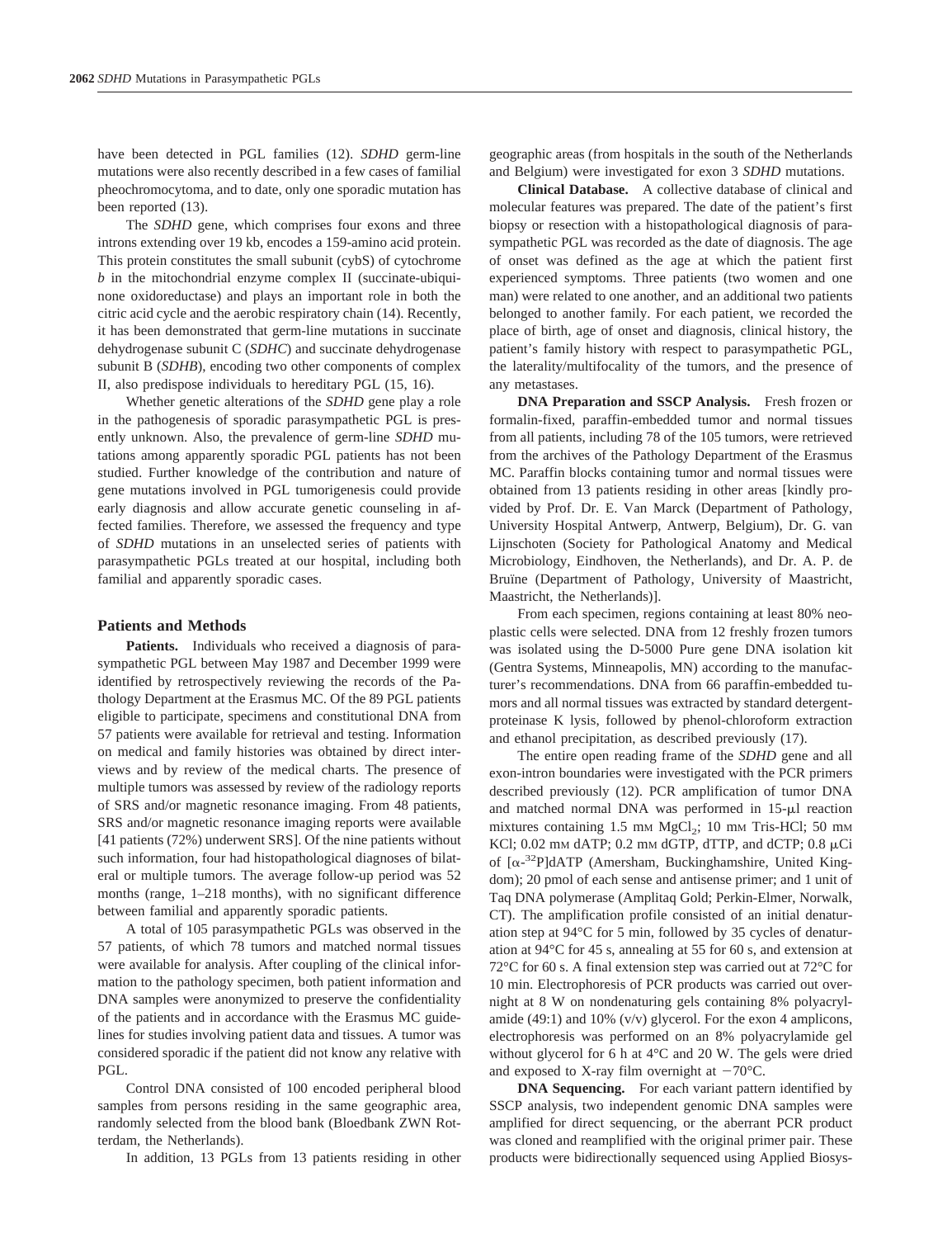| Characteristic                       | All patients ( $N = 57$ ) | Patients with positive<br>family history <sup>a</sup><br>$(N = 19)$ | Patients with negative<br>family history <sup><i>a</i></sup><br>$(N = 38)$ | $P^b$           |
|--------------------------------------|---------------------------|---------------------------------------------------------------------|----------------------------------------------------------------------------|-----------------|
| Patient                              |                           |                                                                     |                                                                            |                 |
| Sex $[no. (%)]$                      |                           |                                                                     |                                                                            | 0.56            |
| Male                                 | 21(37)                    | 8 (42)                                                              | 13 (34)                                                                    |                 |
| Female                               | 36(63)                    | 11 (58)                                                             | 25(66)                                                                     |                 |
| Mean age of onset $\pm$ SE (yrs)     | $42.4 \pm 12.4$           | $37.3 \pm 8.2$                                                      | $45.0 \pm 14.1$                                                            | 0.04            |
| Mean follow-up time [months (range)] | $52(1-218)$               | $57(1-166)$                                                         | $49(1 - 218)$                                                              | 0.56            |
| Tumor focality [no. (%)]             |                           |                                                                     |                                                                            | $\leq 0.0001^c$ |
| Single PGL                           | 30(53)                    | 2(10)                                                               | 28(74)                                                                     |                 |
| Recurrence                           | 7(12)                     |                                                                     | 7(18)                                                                      |                 |
| Bilateral carotid body               | 10(17)                    | 7(37)                                                               | 3(8)                                                                       |                 |
| Multiple                             | 17(30)                    | 10(53)                                                              | 7(18)                                                                      |                 |
| Site of tumor $[no. (%)]$            | $N = 105$                 | $N = 51$                                                            | $N = 54$                                                                   |                 |
| Carotid body                         | 55 (52)                   | 33(64)                                                              | 22(41)                                                                     | 0.17            |
| Vegal nerve                          | 17 (16)                   | 8 (16)                                                              | 9(17)                                                                      |                 |
| Tympanic nerve                       | 15(14)                    | 3(6)                                                                | 12(22)                                                                     | 0.035           |
| Jugular nerve                        | 13(13)                    | 6(12)                                                               | 7(13)                                                                      |                 |
| Mediastinal                          | 4(4)                      | 1(2)                                                                | 3(5)                                                                       |                 |
| Spinal cord                          | 1(1)                      | 0(0)                                                                | 1(2)                                                                       |                 |

| <i>Table 1</i> Clinical characteristics of 57 PGL patients evaluated for <i>SDHD</i> mutations |  |
|------------------------------------------------------------------------------------------------|--|
|------------------------------------------------------------------------------------------------|--|

*<sup>a</sup>* Family history data as reported at the time of the original interview.

<sup>b</sup> We used the  $\chi^2$  test to compare all variables except mean age at onset and mean follow-up time, for which we used an unpaired t test.<br>
<sup>c</sup> P is for comparison of single PGL with bilateral and multiple PGL.

tems Taq DyeDeoxy terminator cycle sequencing (Baseclear, Leiden, the Netherlands).

**Statistics.** Correlations between a specific *SDHD* mutation and clinical features were tested by use of the  $\chi^2$  test or an unpaired *t* test.  $Ps < 0.05$  were considered statistically significant.

#### **Results**

Patient Characteristics. The characteristics of the patients and their tumors are shown in Table 1. The group of 19 patients with a positive family history of PGL showed a roughly equal sex distribution (42% male *versus* 58% female), whereas there was a female predominance in patients without a family history of PGL (34% male *versus* 66% female). The mean age at onset was earlier in patients with a positive family history  $(P = 0.04)$ . The majority of patients with a single PGL tumor had no family history, and bilateral carotid body tumors and multiple tumors were generally associated with a positive family history ( $P < 0.0001$ ).

The carotid body was the most common site of origin (52%) and comprised 33 of 51 (64%) tumors in familial PGL patients. Tympanic nerve PGLs occurred more frequently in apparently sporadic patients ( $P = 0.035$ ), with other sites being equally distributed between the two groups.

None of the patients had evidence of metastatic disease at the end of our study. Of the 57 patients, only 1 young patient (1.8%) had evidence of a malignant PGL (tumors cells were detected in one lymph node after total resection of a carotid body tumor). After 141 months of follow-up, she is alive and well.

Seven patients developed a recurrence after resection of a single PGL, which was either a tympanic, jugular, or vagal tumor. None of these patients had a positive family history.

**Identification of** *SDHD* **Gene Mutations.** SSCP analysis revealed four different aberrant patterns, which were present in 49 of 78 (63%) PGL specimens. In each instance, the same SSCP variant was also found in the germ-line DNA of the patient (totaling 33 of 57 patients; 58%). By sequence analysis, the aberrant patterns, which were all located in exon 3 and exon 4, were found to correspond to three different missense *SDHD* mutations and one SNP. All three missense mutations were located in highly conserved regions and were absent from the 200 control alleles. The specific D92Y missense mutation was observed in 22 patients, the L95P mutation was observed in 9 patients, and the L139P mutation was observed in 1 patient. Altogether, germ-line *SDHD* missense mutations were identified in 32 of 57 (56%) patients.

The SNP, which does not result in an amino acid substitution in the SDHD protein, involved a change in codon 68  $(AGC \rightarrow AGT)$ . This sequence alteration was also observed in one of the 200 control alleles and is therefore regarded as an uncommon polymorphism apparently not associated with hereditary PGL.

Examples of SSCP analysis and sequence determination in patients with *SDHD* missense mutations are shown in Fig. 1*A*.

**Patient Characteristics Associated with** *SDHD* **Mutations.** A germ-line *SDHD* mutation was associated with a positive family history for PGL in 19 of 32 (59%) patients but was associated with a negative family history for PGL in 13 of 32 (41%) patients (Table 2). The mean age of onset in patients harboring a germ-line missense mutation was  $40.3 \pm 11.4$  years, compared with  $44.9 \pm 14.2$  years in patients without a *SDHD* mutation, which is not a significant difference. The difference in age of onset also did not differ significantly among the specific mutations. Eighty-eight percent of patients without a *SDHD* mutation had a single PGL tumor, whereas in patients with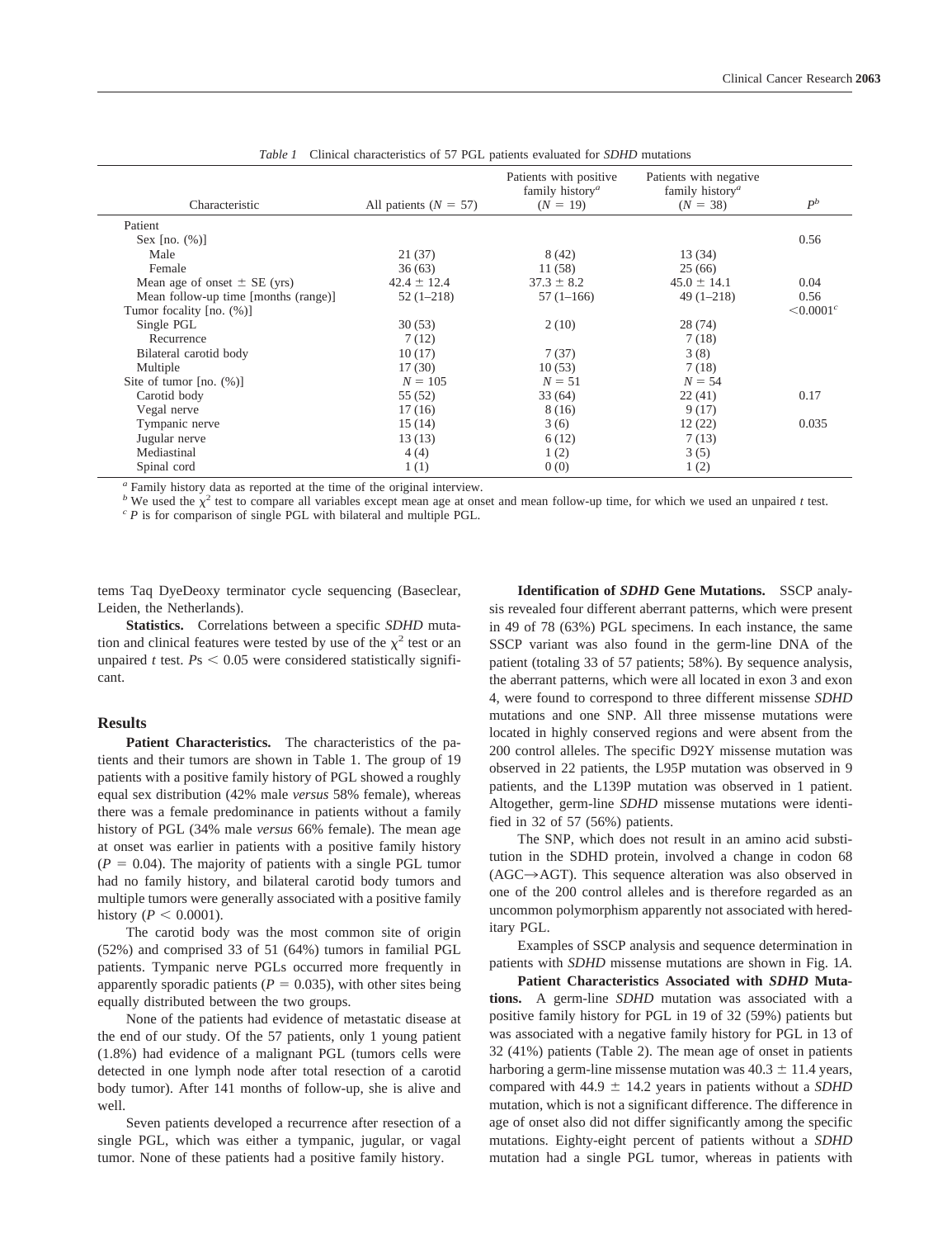$\mathbf{A}$ 



*Fig. 1. SDHD* alterations identified in PGL patients by SSCP analysis and direct sequencing. SSCP patterns of the tumor (*T*) and germ-line (*N*) DNA are shown from all *SDHD* alterations. *C,* normal control sample. *A* shows the three missense mutations (D92Y, L95P, and L139P, respectively). *B* shows two new mutations found in 5 of 13 patients residing in other geographic areas. *Left,* the frameshift mutation caused by deletion of the first thymidine in codon 93, resulting in a premature stop codon in exon 4. *Right,* the splice site mutation (ag $\rightarrow$ at) at the boundary of intron 2 and exon 3 is shown. The autoradiographs of PCR-SSCP gels show the migration patterns of normal DNA (*black arrowheads*) and the mobility shifts produced by aberrant alleles (*red arrowheads*). The sequencing chromatograms below each autoradiograph show the alterations (note the substituted nucleotide marked by an *asterisk*). In samples that were cloned before sequencing, the normal sequence is absent, whereas in direct sequenced samples, both normal and aberrant sequences are present.

*SDHD* aberrations, bilateral and multiple PGLs were most common (75%).

Of seven patients with recurrence of a single PGL, four patients harbored a germ-line *SDHD* mutation. We did not detect a germ-line *SDHD* mutation in the patient with metastatic spread in a lymph node.

**SDHD Mutations in Patients Residing in Other Geographic Areas.** To further investigate whether the recurrent mutations could be regarded as founder mutations, we analyzed 13 patients from hospitals in the south of the Netherlands and Belgium for exon 3 mutations. Five (38%) of these patients harbored a germ-line *SDHD* mutation in exon 3, including the Dutch founder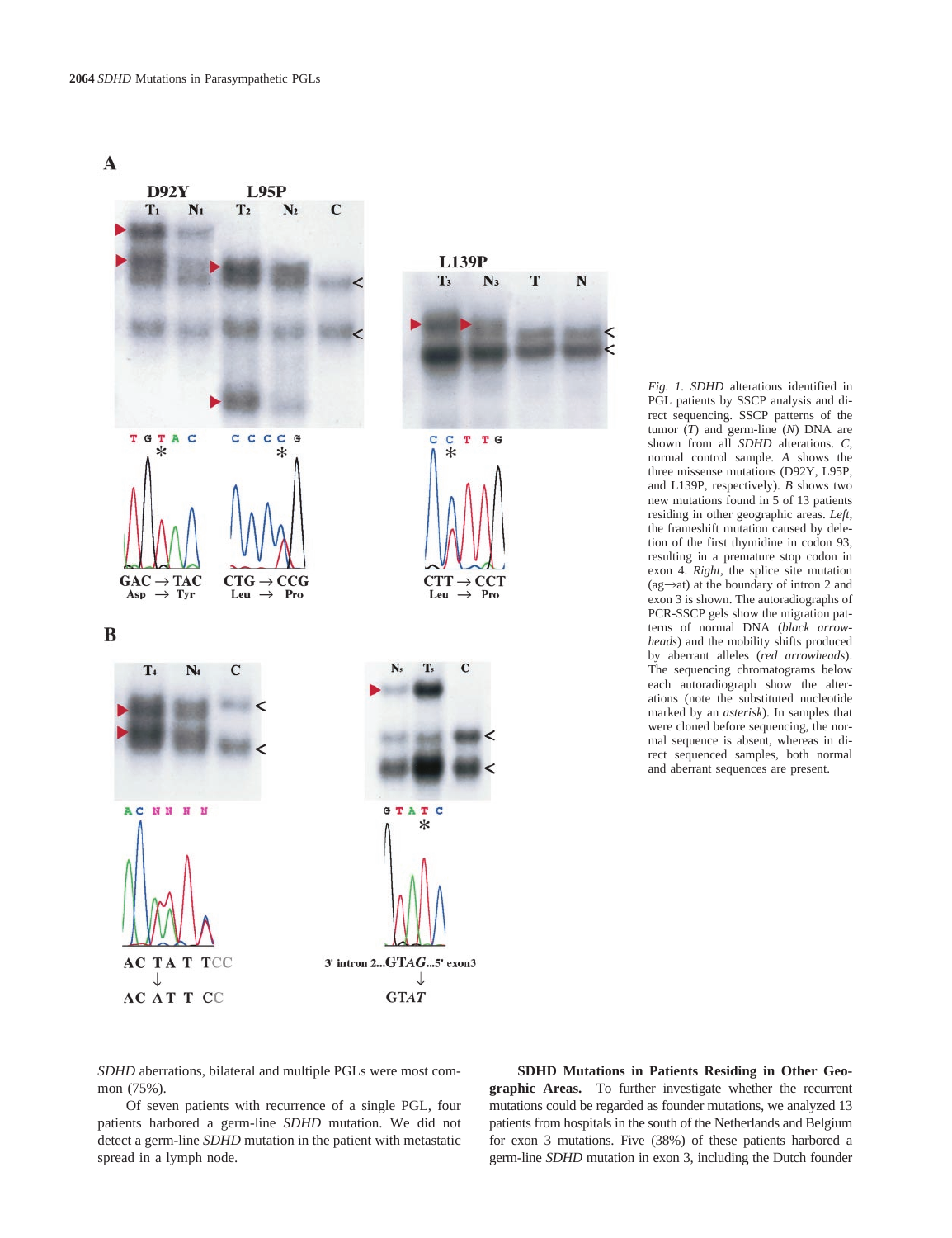|                                     | SDHD gene alteration       |                    |                   |                             |          |
|-------------------------------------|----------------------------|--------------------|-------------------|-----------------------------|----------|
| Characteristic                      | All missense<br>$(N = 32)$ | D92Y<br>$(N = 22)$ | L95P<br>$(N = 9)$ | No alteration<br>$(N = 25)$ | $P^a$    |
| Patient [no. $(\%)$ ]               |                            |                    |                   |                             |          |
| <b>Sex</b>                          |                            |                    |                   |                             | 0.38     |
| Male $(n = 21)$                     | 14                         | 10                 |                   |                             |          |
| Female $(n = 36)$                   | 18                         | 12                 |                   | 18                          |          |
| Mean age of onset $\pm$ SE (yrs)    | $40.3 \pm 11.4$            | $38.6 \pm 9.9$     | $44.8 \pm 14.1$   | $44.9 \pm 14.2$             | 0.21     |
| Tumor focality [no (%)]             |                            |                    |                   |                             | 0.0001   |
| Single PGL $(n = 30)$               | 8                          |                    | 3                 | 22                          |          |
| Bilateral carotid body ( $n = 10$ ) | 9                          |                    |                   |                             |          |
| Multiple $(n = 17)$                 | $15^b$                     | 10                 |                   | $\overline{2}$              |          |
| Family history [no. (%)]            |                            |                    |                   |                             | < 0.0001 |
| Positive $(n = 19)$                 | $19^b$                     | 13                 |                   |                             |          |
| Single PGL $(n = 2)$                |                            |                    |                   |                             |          |
| Bilateral carotid body ( $n = 7$ )  |                            | 6                  |                   |                             |          |
| Multiple $(n = 10)$                 | $10^b$                     |                    |                   |                             |          |
| Negative $(n = 38)$                 | 13                         |                    |                   | 25                          |          |
| Single PGL $(n = 28)$               | 6                          |                    |                   | 22                          |          |
| Recurrence                          |                            |                    |                   | 3                           |          |
| Bilateral carotid body ( $n = 3$ )  |                            |                    |                   |                             |          |
| Multiple $(n = 7)$                  |                            |                    |                   |                             |          |

*Table 2* Genetic findings and correlations to patient characteristics

*a* The *Ps* resulted from  $\chi^2$  tests to compare all variables except mean age of onset, for which we used an unpaired *t* test. All *Ps* are for the differences between patients with and without a missense mutation. *<sup>b</sup>* Includes the patient harboring the L139P mutation.

mutation D92Y (three patients), a mutation resulting in a change of a splice site  $(5'$  intron  $2$ -... gtat-3' exon 3), and a frameshift mutation caused by deletion of the first thymidine in codon 93 and resulting in a premature stop codon in exon 4 (Fig. 1*B*).

#### **Discussion**

PGL is the only well-documented manifestation of the hereditary PGL syndrome, in which *SDHD* gene mutations apparently represent an early and essential pathogenic event (12). We identified *SDHD* mutations in 32 of 57 (56%) unselected patients. This supports the prediction that the *SDHD* gene has an important role in the pathogenesis of parasympathetic PGL. All *SDHD* mutations identified in this study were present in the patients' germ-line  $DNA$ , including  $>30\%$  of patients with a negative family history for PGL. These data indicate that family history is a poor indicator of the risk of hereditary PGL and that screening for germ-line *SDHD* mutations is clinically relevant in all patients presenting with parasympathetic PGLs.

SSCP screening for the presence of mutations revealed four different aberrant patterns. Upon sequencing, three aberrations proved to be missense mutations (D92Y, L95P and L139P), whereas the remaining one was a silent substitution SNP. These mutations could theoretically be clinically unimportant polymorphisms. However, we regard the missense mutations found in this study as pathogenic because they occur at highly conserved residues of the SDHD protein, they were absent from 200 control alleles, and finally, the D92Y and L95P mutations have been reported independently as pathogenic in familial PGL (12, 18).

All *SDHD* mutations identified in our study were present in the germ-line DNA; no somatic *SDHD* mutations were found. Recently, one somatic *SDHD* mutation was described in a pheochromocytoma (13). These results imply that the involvement of the *SDHD* gene is restricted to inherited cases of PGL.

It is of interest that only three different *SDHD* mutations were found in the 32 patients with mutated *SDHD,* with two of them, D92Y and L95P, comprising 97% of the mutations detected in this study. This indicates that either these mutations are ancient or that the affected persons are more closely related than known. Information on places of birth in this cohort of patients is suggestive of a founder effect, although some of the patients originate from other European and non-European countries. Baysal *et al.* (12) previously reported the specific D92Y mutation in a Dutch founder population (19). To further investigate whether this founder mutation occurs in patients from other geographic areas, we analyzed 13 patients from hospitals in the south of the Netherlands and Belgium for exon 3 mutations. Aside from the Dutch founder mutation, we also found two new mutations, supporting evidence for founder effects.

The finding of the same germ-line *SDHD* mutations in familial and sporadic cases points most likely to reduced penetrance of the mutated *SDHD* gene, although the occurrence of *de novo* hot spot mutations cannot be completely ruled out. Mutational and haplotype analysis of patients and family members would provide additional information on the origin of the mutations.

In all of the 19 familial PGL patients, a *SDHD* mutation was detected, indicating a high mutation detection sensitivity for SSCP analysis. However, in the apparently sporadic PGL patients, we cannot rule out the possibility that *SDHD* mutations escaped detection by SSCP (20). Furthermore, mutations can be present in the *SDHD* gene outside the screened sequences. It is known that gene mutations in the untranslated regions can severely affect RNA stability. Finally, in some apparently sporadic patients, a germ-line mutation in another gene may cause PGL. Recently, germ-line mutations in the *SDHC* and *SDHB* genes have been demonstrated to cause autosomal dominant PGL syndromes as well (15, 16).